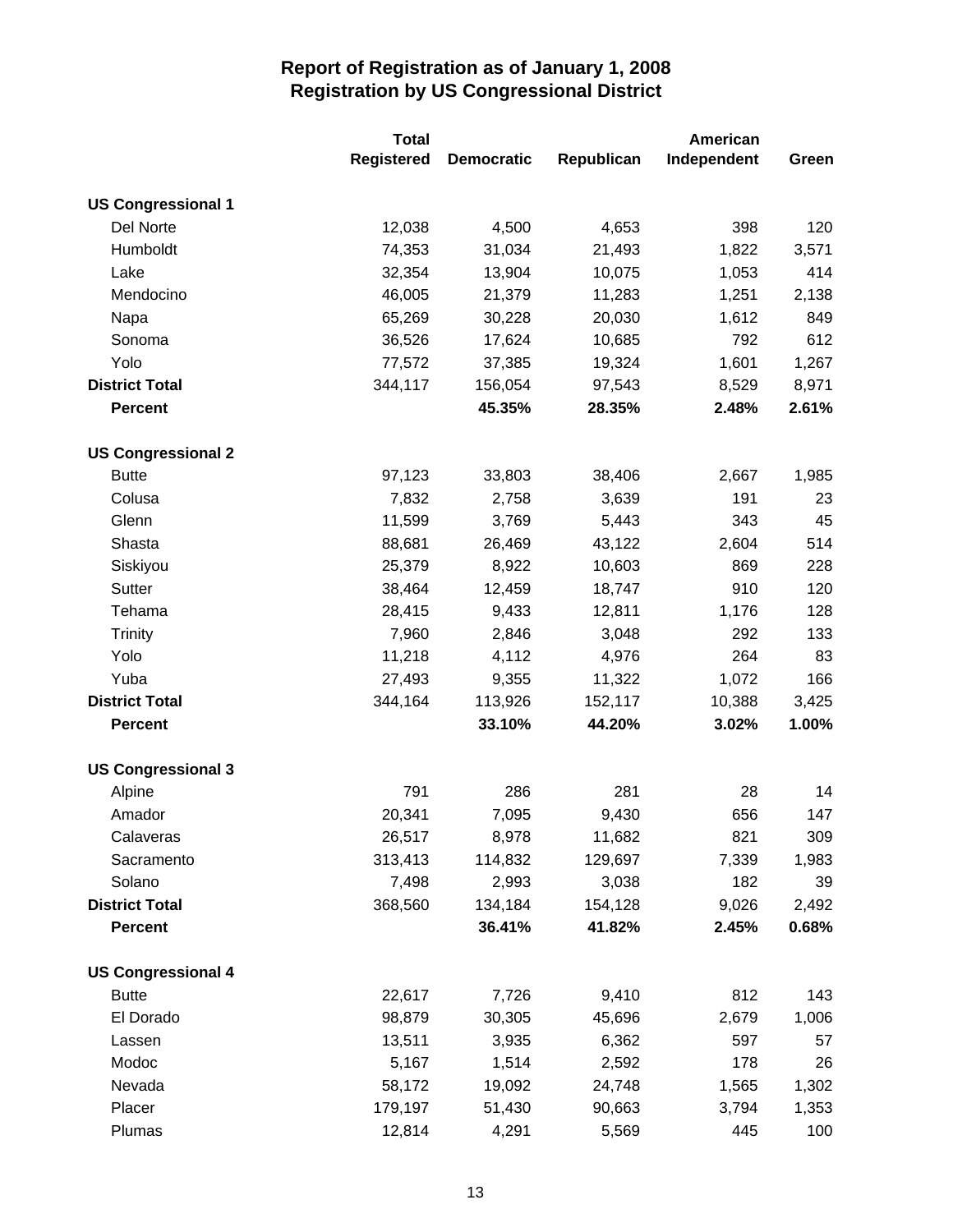|                           | Libertarian | Peace and<br>Freedom | Other          | Decline to<br><b>State</b> |
|---------------------------|-------------|----------------------|----------------|----------------------------|
| <b>US Congressional 1</b> |             |                      |                |                            |
| Del Norte                 | 69          | 45                   | 118            | 2,135                      |
| Humboldt                  | 640         | 261                  | 245            | 15,287                     |
| Lake                      | 212         | 129                  | 79             | 6,488                      |
| Mendocino                 | 367         | 243                  | 272            | 9,072                      |
| Napa                      | 363         | 155                  | 464            | 11,568                     |
| Sonoma                    | 207         | 90                   | 158            | 6,358                      |
| Yolo                      | 358         | 412                  | 674            | 16,551                     |
| <b>District Total</b>     | 2,216       | 1,335                | 2,010          | 67,459                     |
| <b>Percent</b>            | 0.64%       | 0.39%                | 0.58%          | 19.60%                     |
| <b>US Congressional 2</b> |             |                      |                |                            |
| <b>Butte</b>              | 746         | 416                  | 772            | 18,328                     |
| Colusa                    | 24          | 24                   | 17             | 1,156                      |
| Glenn                     | 37          | 36                   | 35             | 1,891                      |
| Shasta                    | 560         | 234                  | 258            | 14,920                     |
| Siskiyou                  | 242         | 64                   | 67             | 4,384                      |
| Sutter                    | 167         | 106                  | 156            | 5,799                      |
| Tehama                    | 211         | 94                   | 129            | 4,433                      |
| <b>Trinity</b>            | 75          | 35                   | 108            | 1,423                      |
| Yolo                      | 56          | 20                   | 89             | 1,618                      |
| Yuba                      | 151         | 106                  | 55             | 5,266                      |
| <b>District Total</b>     | 2,269       | 1,135                | 1,686          | 59,218                     |
| <b>Percent</b>            | 0.66%       | 0.33%                | 0.49%          | 17.21%                     |
| <b>US Congressional 3</b> |             |                      |                |                            |
| Alpine                    | 6           | 1                    | $\overline{2}$ | 173                        |
| Amador                    | 143         | 32                   | 104            | 2,734                      |
| Calaveras                 | 321         | 60                   | 106            | 4,240                      |
| Sacramento                | 1,505       | 1,118                | 821            | 56,118                     |
| Solano                    | 29          | 11                   | 34             | 1,172                      |
| <b>District Total</b>     | 2,004       | 1,222                | 1,067          | 64,437                     |
| <b>Percent</b>            | 0.54%       | 0.33%                | 0.29%          | 17.48%                     |
| <b>US Congressional 4</b> |             |                      |                |                            |
| <b>Butte</b>              | 132         | 94                   | 188            | 4,112                      |
| El Dorado                 | 672         | 250                  | 665            | 17,606                     |
| Lassen                    | 81          | 27                   | 61             | 2,391                      |
| Modoc                     | 33          | 6                    | $\,$ 5 $\,$    | 813                        |
| Nevada                    | 448         | 124                  | 227            | 10,666                     |
| Placer                    | 1,203       | 240                  | 410            | 30,104                     |
| Plumas                    | 89          | 29                   | 26             | 2,265                      |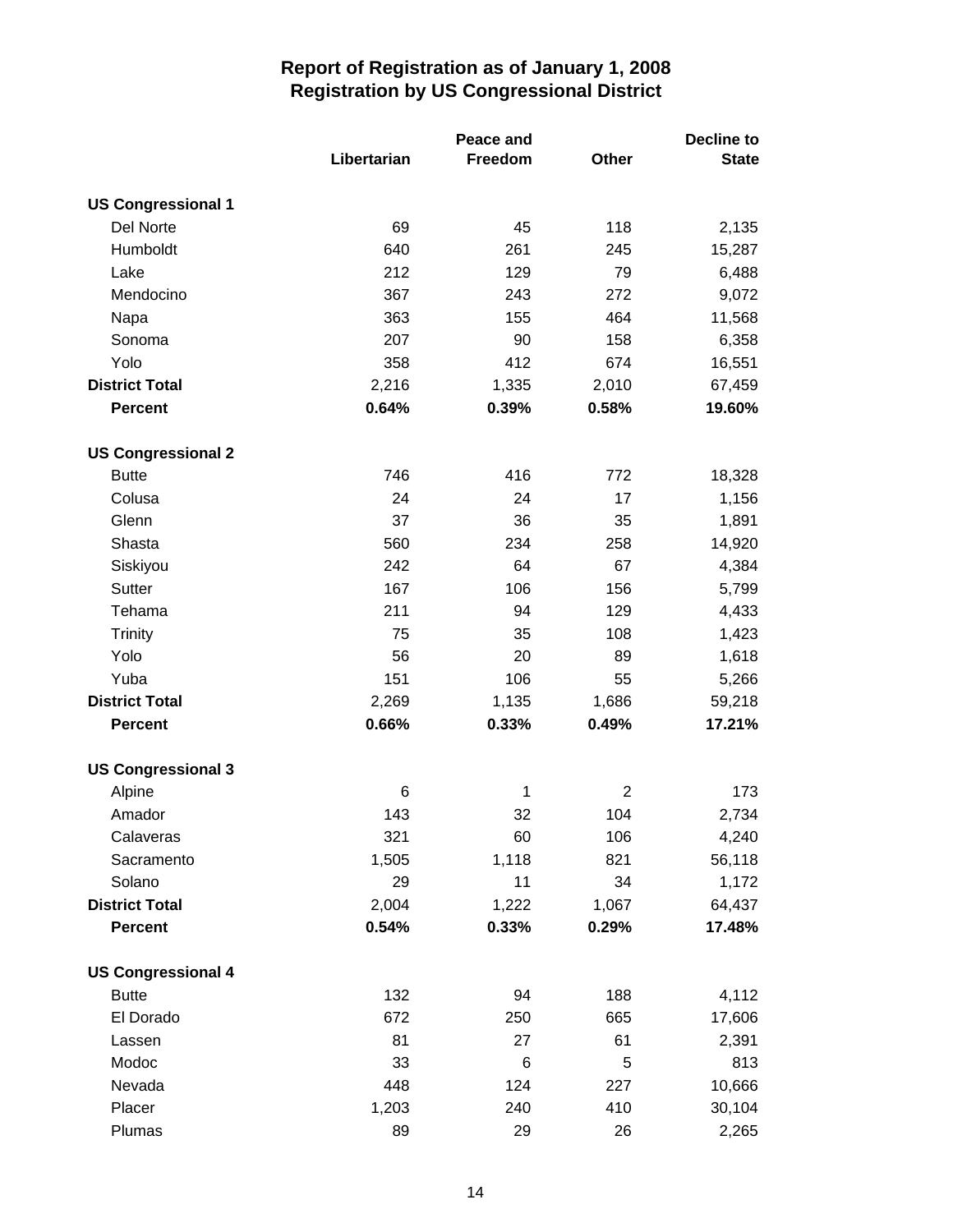|                            | <b>Total</b>      |                   |            | American    |       |
|----------------------------|-------------------|-------------------|------------|-------------|-------|
|                            | <b>Registered</b> | <b>Democratic</b> | Republican | Independent | Green |
| Sacramento                 | 16,385            | 5,055             | 7,819      | 428         | 101   |
| Sierra                     | 2,259             | 709               | 966        | 88          | 27    |
| <b>District Total</b>      | 409,001           | 124,057           | 193,825    | 10,586      | 4,115 |
| <b>Percent</b>             |                   | 30.33%            | 47.39%     | 2.59%       | 1.01% |
| <b>US Congressional 5</b>  |                   |                   |            |             |       |
| Sacramento                 | 270,288           | 137,481           | 64,839     | 6,498       | 3,073 |
| <b>District Total</b>      | 270,288           | 137,481           | 64,839     | 6,498       | 3,073 |
| <b>Percent</b>             |                   | 50.86%            | 23.99%     | 2.40%       | 1.14% |
| <b>US Congressional 6</b>  |                   |                   |            |             |       |
| Marin                      | 141,013           | 73,917            | 30,769     | 2,574       | 3,084 |
| Sonoma                     | 193,142           | 99,094            | 47,110     | 3,911       | 4,917 |
| <b>District Total</b>      | 334,155           | 173,011           | 77,879     | 6,485       | 8,001 |
| <b>Percent</b>             |                   | 51.78%            | 23.31%     | 1.94%       | 2.39% |
| <b>US Congressional 7</b>  |                   |                   |            |             |       |
| Contra Costa               | 159,998           | 92,698            | 30,070     | 3,148       | 1,671 |
| Solano                     | 102,055           | 51,319            | 27,280     | 2,210       | 598   |
| <b>District Total</b>      | 262,053           | 144,017           | 57,350     | 5,358       | 2,269 |
| <b>Percent</b>             |                   | 54.96%            | 21.88%     | 2.04%       | 0.87% |
| <b>US Congressional 8</b>  |                   |                   |            |             |       |
| San Francisco              | 332,034           | 183,131           | 32,477     | 5,441       | 9,535 |
| <b>District Total</b>      | 332,034           | 183,131           | 32,477     | 5,441       | 9,535 |
| <b>Percent</b>             |                   | 55.15%            | 9.78%      | 1.64%       | 2.87% |
| <b>US Congressional 9</b>  |                   |                   |            |             |       |
| Alameda                    | 322,405           | 200,846           | 30,259     | 4,514       | 9,516 |
| <b>District Total</b>      | 322,405           | 200,846           | 30,259     | 4,514       | 9,516 |
| <b>Percent</b>             |                   | 62.30%            | 9.39%      | 1.40%       | 2.95% |
| <b>US Congressional 10</b> |                   |                   |            |             |       |
| Alameda                    | 43,691            | 16,268            | 16,457     | 1,071       | 260   |
| Contra Costa               | 228,442           | 105,661           | 71,058     | 4,497       | 1,906 |
| Sacramento                 | 1,524             | 629               | 552        | 38          | 9     |
| Solano                     | 57,259            | 26,992            | 16,736     | 1,241       | 211   |
| <b>District Total</b>      | 330,916           | 149,550           | 104,803    | 6,847       | 2,386 |
| <b>Percent</b>             |                   | 45.19%            | 31.67%     | 2.07%       | 0.72% |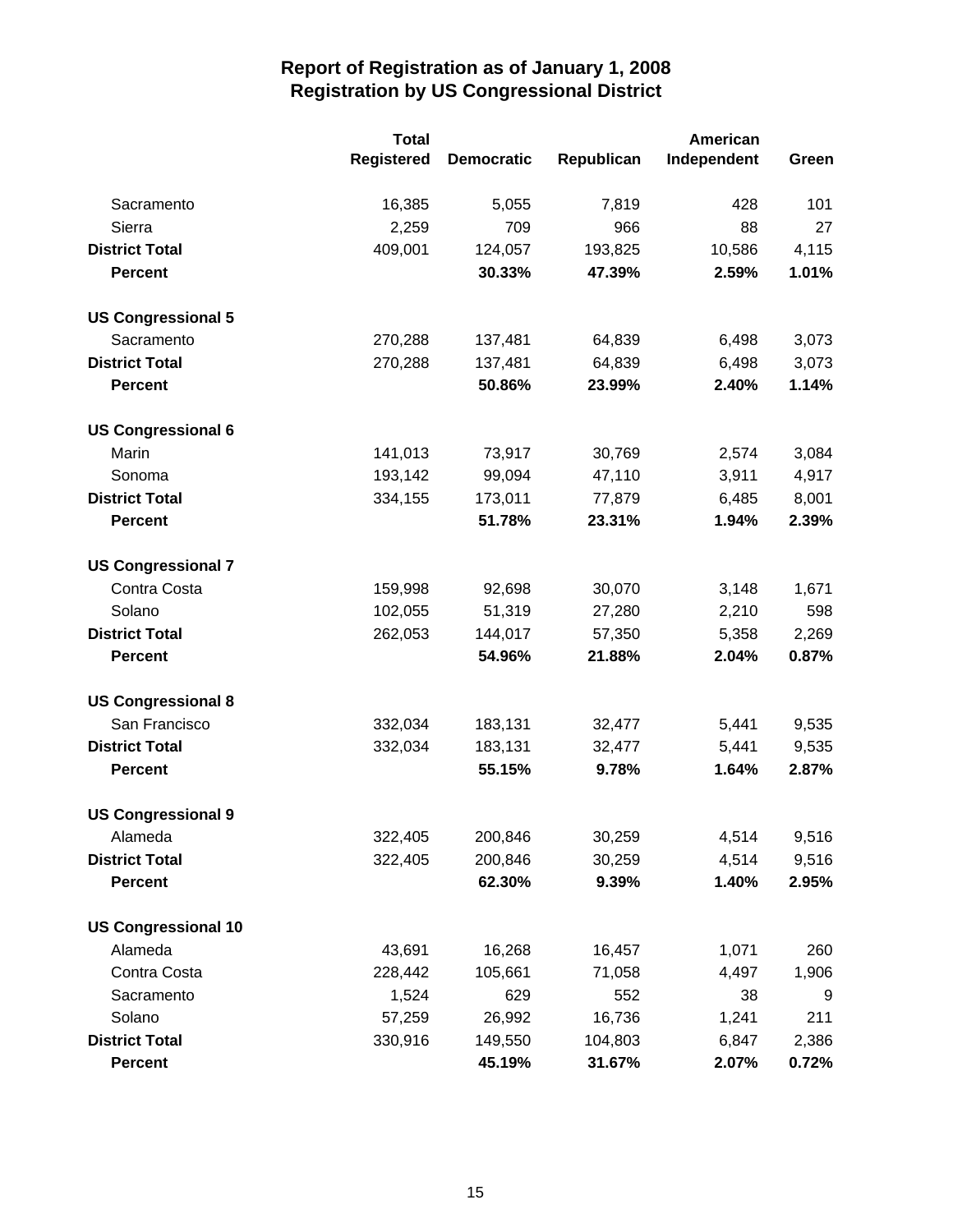|                            |             | <b>Peace and</b> |       | <b>Decline to</b> |  |
|----------------------------|-------------|------------------|-------|-------------------|--|
|                            | Libertarian | Freedom          | Other | <b>State</b>      |  |
| Sacramento                 | 98          | 36               | 61    | 2,787             |  |
| Sierra                     | 24          | 5                | 31    | 409               |  |
| <b>District Total</b>      | 2,780       | 811              | 1,674 | 71,153            |  |
| <b>Percent</b>             | 0.68%       | 0.20%            | 0.41% | 17.40%            |  |
| <b>US Congressional 5</b>  |             |                  |       |                   |  |
| Sacramento                 | 1,366       | 2,436            | 788   | 53,807            |  |
| <b>District Total</b>      | 1,366       | 2,436            | 788   | 53,807            |  |
| <b>Percent</b>             | 0.51%       | 0.90%            | 0.29% | 19.91%            |  |
| <b>US Congressional 6</b>  |             |                  |       |                   |  |
| Marin                      | 751         | 288              | 470   | 29,160            |  |
| Sonoma                     | 1,174       | 528              | 1,174 | 35,234            |  |
| <b>District Total</b>      | 1,925       | 816              | 1,644 | 64,394            |  |
| <b>Percent</b>             | 0.58%       | 0.24%            | 0.49% | 19.27%            |  |
| <b>US Congressional 7</b>  |             |                  |       |                   |  |
| Contra Costa               | 715         | 573              | 1,247 | 29,876            |  |
| Solano                     | 409         | 216              | 577   | 19,446            |  |
| <b>District Total</b>      | 1,124       | 789              | 1,824 | 49,322            |  |
| <b>Percent</b>             | 0.43%       | 0.30%            | 0.70% | 18.82%            |  |
| <b>US Congressional 8</b>  |             |                  |       |                   |  |
| San Francisco              | 1,806       | 1,300            | 842   | 97,502            |  |
| <b>District Total</b>      | 1,806       | 1,300            | 842   | 97,502            |  |
| <b>Percent</b>             | 0.54%       | 0.39%            | 0.25% | 29.37%            |  |
| <b>US Congressional 9</b>  |             |                  |       |                   |  |
| Alameda                    | 1,384       | 1,867            | 2,693 | 71,326            |  |
| <b>District Total</b>      | 1,384       | 1,867            | 2,693 | 71,326            |  |
| <b>Percent</b>             | 0.43%       | 0.58%            | 0.84% | 22.12%            |  |
| <b>US Congressional 10</b> |             |                  |       |                   |  |
| Alameda                    | 214         | 63               | 325   | 9,033             |  |
| Contra Costa               | 1,070       | 393              | 1,673 | 42,184            |  |
| Sacramento                 | 13          | 3                | 5     | 275               |  |
| Solano                     | 224         | 130              | 329   | 11,396            |  |
| <b>District Total</b>      | 1,521       | 589              | 2,332 | 62,888            |  |
| <b>Percent</b>             | 0.46%       | 0.18%            | 0.70% | 19.00%            |  |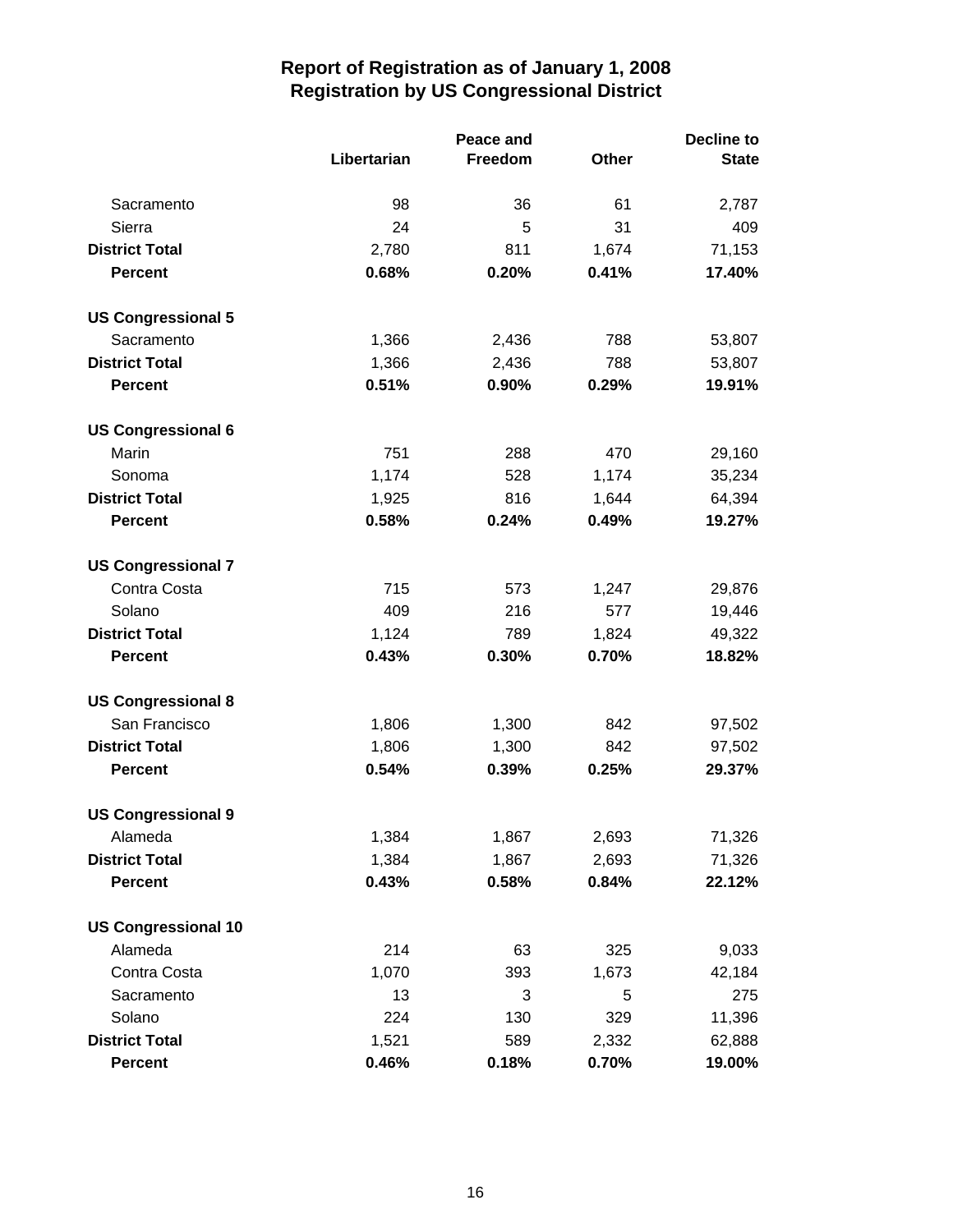|                            | <b>Total</b>      |                   |            | American    |       |
|----------------------------|-------------------|-------------------|------------|-------------|-------|
|                            | <b>Registered</b> | <b>Democratic</b> | Republican | Independent | Green |
| <b>US Congressional 11</b> |                   |                   |            |             |       |
| Alameda                    | 52,283            | 19,997            | 18,449     | 1,062       | 262   |
| Contra Costa               | 83,198            | 29,233            | 35,615     | 1,652       | 324   |
| San Joaquin                | 182,492           | 69,686            | 80,560     | 3,722       | 633   |
| Santa Clara                | 19,457            | 7,752             | 7,230      | 453         | 105   |
| <b>District Total</b>      | 337,430           | 126,668           | 141,854    | 6,889       | 1,324 |
| <b>Percent</b>             |                   | 37.54%            | 42.04%     | 2.04%       | 0.39% |
| <b>US Congressional 12</b> |                   |                   |            |             |       |
| San Francisco              | 77,166            | 40,215            | 10,645     | 1,133       | 1,605 |
| San Mateo                  | 251,529           | 126,996           | 56,144     | 4,797       | 2,264 |
| <b>District Total</b>      | 328,695           | 167,211           | 66,789     | 5,930       | 3,869 |
| <b>Percent</b>             |                   | 50.87%            | 20.32%     | 1.80%       | 1.18% |
| <b>US Congressional 13</b> |                   |                   |            |             |       |
| Alameda                    | 267,280           | 139,591           | 50,687     | 4,842       | 2,207 |
| <b>District Total</b>      | 267,280           | 139,591           | 50,687     | 4,842       | 2,207 |
| <b>Percent</b>             |                   | 52.23%            | 18.96%     | 1.81%       | 0.83% |
| <b>US Congressional 14</b> |                   |                   |            |             |       |
| San Mateo                  | 100,030           | 47,837            | 26,965     | 1,824       | 1,153 |
| Santa Clara                | 166,222           | 74,264            | 44,736     | 2,189       | 1,543 |
| Santa Cruz                 | 41,741            | 19,750            | 10,804     | 838         | 1,205 |
| <b>District Total</b>      | 307,993           | 141,851           | 82,505     | 4,851       | 3,901 |
| <b>Percent</b>             |                   | 46.06%            | 26.79%     | 1.58%       | 1.27% |
| <b>US Congressional 15</b> |                   |                   |            |             |       |
| Santa Clara                | 261,648           | 113,966           | 70,290     | 4,949       | 1,748 |
| <b>District Total</b>      | 261,648           | 113,966           | 70,290     | 4,949       | 1,748 |
| <b>Percent</b>             |                   | 43.56%            | 26.86%     | 1.89%       | 0.67% |
| <b>US Congressional 16</b> |                   |                   |            |             |       |
| Santa Clara                | 232,402           | 110,773           | 57,907     | 4,508       | 1,524 |
| <b>District Total</b>      | 232,402           | 110,773           | 57,907     | 4,508       | 1,524 |
| <b>Percent</b>             |                   | 47.66%            | 24.92%     | 1.94%       | 0.66% |
| <b>US Congressional 17</b> |                   |                   |            |             |       |
| Monterey                   | 139,862           | 67,829            | 41,911     | 2,778       | 1,192 |
| San Benito                 | 23,311            | 10,497            | 7,761      | 546         | 145   |
| Santa Cruz                 | 92,168            | 51,657            | 15,942     | 1,576       | 2,871 |
| <b>District Total</b>      | 255,341           | 129,983           | 65,614     | 4,900       | 4,208 |
| <b>Percent</b>             |                   | 50.91%            | 25.70%     | 1.92%       | 1.65% |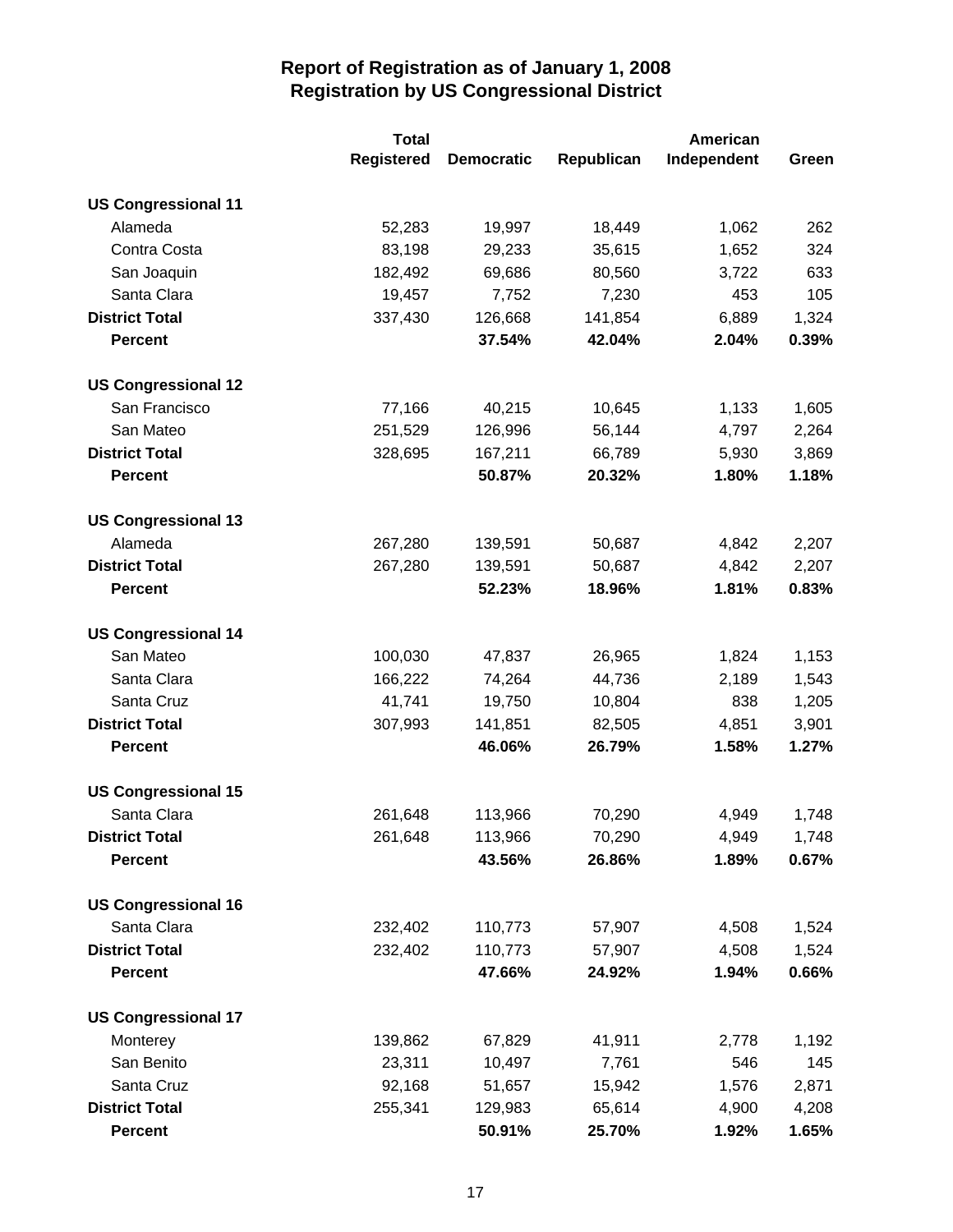|                            | Libertarian | Peace and<br>Freedom | Other | <b>Decline to</b><br><b>State</b> |
|----------------------------|-------------|----------------------|-------|-----------------------------------|
| <b>US Congressional 11</b> |             |                      |       |                                   |
| Alameda                    | 238         | 73                   | 372   | 11,830                            |
| Contra Costa               | 332         | 94                   | 481   | 15,467                            |
| San Joaquin                | 692         | 409                  | 1,328 | 25,462                            |
| Santa Clara                | 100         | 36                   | 44    | 3,737                             |
| <b>District Total</b>      | 1,362       | 612                  | 2,225 | 56,496                            |
| <b>Percent</b>             | 0.40%       | 0.18%                | 0.66% | 16.74%                            |
| <b>US Congressional 12</b> |             |                      |       |                                   |
| San Francisco              | 379         | 217                  | 175   | 22,797                            |
| San Mateo                  | 1,015       | 580                  | 848   | 58,885                            |
| <b>District Total</b>      | 1,394       | 797                  | 1,023 | 81,682                            |
| <b>Percent</b>             | 0.42%       | 0.24%                | 0.31% | 24.85%                            |
| <b>US Congressional 13</b> |             |                      |       |                                   |
| Alameda                    | 1,122       | 865                  | 2,084 | 65,882                            |
| <b>District Total</b>      | 1,122       | 865                  | 2,084 | 65,882                            |
| <b>Percent</b>             | 0.42%       | 0.32%                | 0.78% | 24.65%                            |
| <b>US Congressional 14</b> |             |                      |       |                                   |
| San Mateo                  | 579         | 263                  | 367   | 21,042                            |
| Santa Clara                | 1,003       | 229                  | 492   | 41,766                            |
| Santa Cruz                 | 469         | 104                  | 398   | 8,173                             |
| <b>District Total</b>      | 2,051       | 596                  | 1,257 | 70,981                            |
| <b>Percent</b>             | 0.67%       | 0.19%                | 0.41% | 23.05%                            |
| <b>US Congressional 15</b> |             |                      |       |                                   |
| Santa Clara                | 1,485       | 647                  | 781   | 67,782                            |
| <b>District Total</b>      | 1,485       | 647                  | 781   | 67,782                            |
| <b>Percent</b>             | 0.57%       | 0.25%                | 0.30% | 25.91%                            |
| <b>US Congressional 16</b> |             |                      |       |                                   |
| Santa Clara                | 1,169       | 753                  | 643   | 55,125                            |
| <b>District Total</b>      | 1,169       | 753                  | 643   | 55,125                            |
| <b>Percent</b>             | 0.50%       | 0.32%                | 0.28% | 23.72%                            |
| <b>US Congressional 17</b> |             |                      |       |                                   |
| Monterey                   | 575         | 374                  | 369   | 24,834                            |
| San Benito                 | 111         | 62                   | 94    | 4,095                             |
| Santa Cruz                 | 679         | 312                  | 720   | 18,411                            |
| <b>District Total</b>      | 1,365       | 748                  | 1,183 | 47,340                            |
| <b>Percent</b>             | 0.53%       | 0.29%                | 0.46% | 18.54%                            |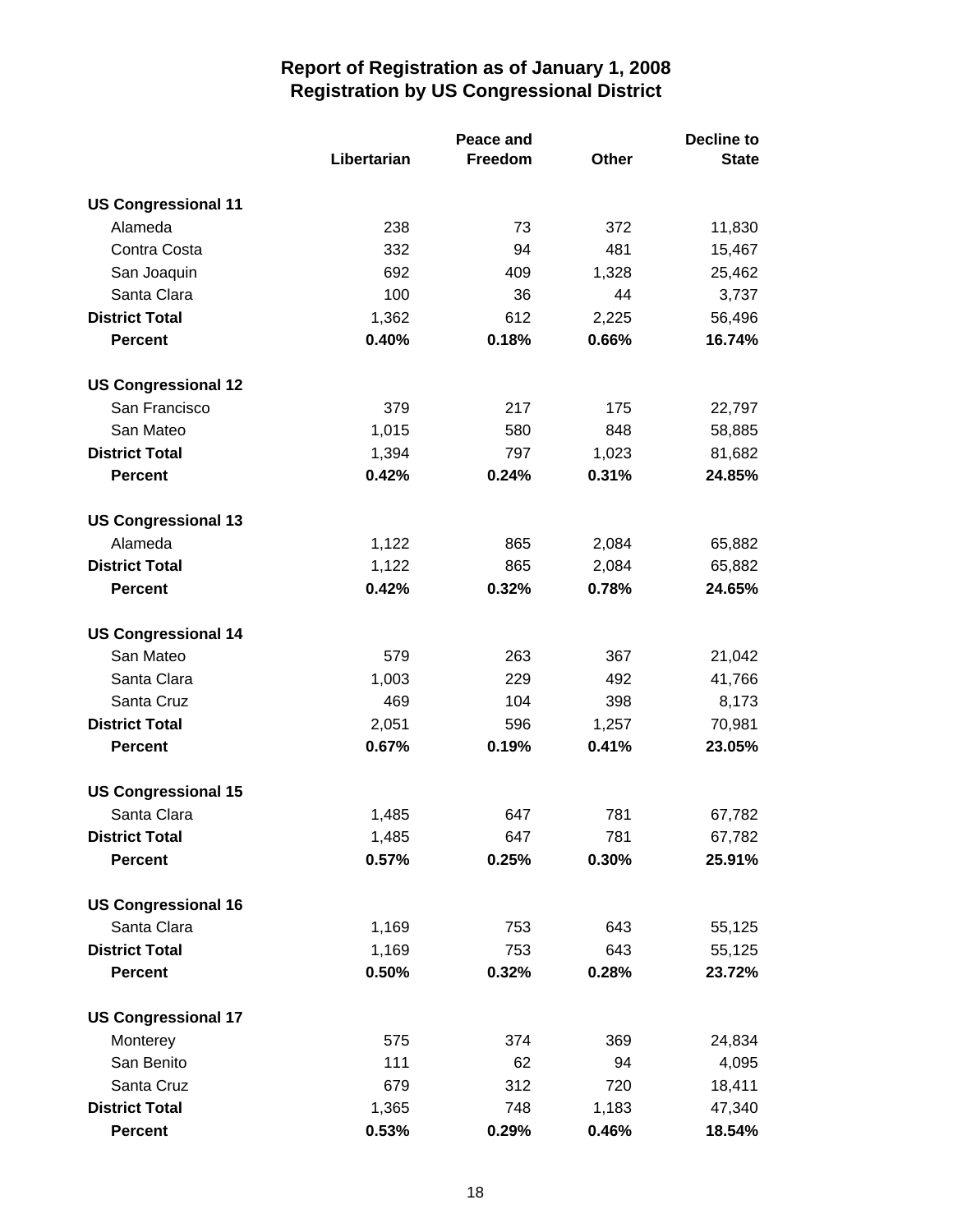|                            | <b>Total</b>      |                   |            | American    |                |
|----------------------------|-------------------|-------------------|------------|-------------|----------------|
|                            | <b>Registered</b> | <b>Democratic</b> | Republican | Independent | Green          |
|                            |                   |                   |            |             |                |
| <b>US Congressional 18</b> |                   |                   |            |             |                |
| Fresno                     | 1,391             | 465               | 750        | 22          | 5              |
| Madera                     | 646               | 189               | 380        | 11          | $\overline{2}$ |
| Merced                     | 87,726            | 39,530            | 34,912     | 1,735       | 271            |
| San Joaquin                | 58,991            | 32,413            | 16,423     | 1,001       | 194            |
| Stanislaus                 | 93,621            | 42,089            | 33,906     | 2,304       | 422            |
| <b>District Total</b>      | 242,375           | 114,686           | 86,371     | 5,073       | 894            |
| <b>Percent</b>             |                   | 47.32%            | 35.64%     | 2.09%       | 0.37%          |
| <b>US Congressional 19</b> |                   |                   |            |             |                |
| Fresno                     | 117,940           | 43,937            | 54,164     | 2,147       | 725            |
| Madera                     | 48,912            | 16,568            | 23,555     | 1,090       | 219            |
| Mariposa                   | 11,030            | 3,469             | 5,105      | 364         | 134            |
| Stanislaus                 | 115,591           | 42,085            | 51,958     | 2,615       | 422            |
| Tuolumne                   | 31,306            | 11,170            | 13,650     | 951         | 280            |
| <b>District Total</b>      | 324,779           | 117,229           | 148,432    | 7,167       | 1,780          |
| <b>Percent</b>             |                   | 36.10%            | 45.70%     | 2.21%       | 0.55%          |
| <b>US Congressional 20</b> |                   |                   |            |             |                |
| Fresno                     | 86,403            | 44,890            | 27,747     | 1,432       | 368            |
| Kern                       | 54,480            | 32,048            | 14,318     | 1,018       | 70             |
| Kings                      | 45,489            | 16,685            | 21,671     | 914         | 105            |
| <b>District Total</b>      | 186,372           | 93,623            | 63,736     | 3,364       | 543            |
| <b>Percent</b>             |                   | 50.23%            | 34.20%     | 1.80%       | 0.29%          |
| <b>US Congressional 21</b> |                   |                   |            |             |                |
| Fresno                     | 141,205           | 47,163            | 70,426     | 2,760       | 585            |
| <b>Tulare</b>              | 133,517           | 45,644            | 63,178     | 3,161       | 509            |
| <b>District Total</b>      | 274,722           | 92,807            | 133,604    | 5,921       | 1,094          |
| <b>Percent</b>             |                   | 33.78%            | 48.63%     | 2.16%       | 0.40%          |
| <b>US Congressional 22</b> |                   |                   |            |             |                |
| Kern                       | 222,533           | 65,994            | 115,643    | 6,401       | 647            |
| Los Angeles                | 33,563            | 11,227            | 15,372     | 911         | 134            |
| San Luis Obispo            | 70,647            | 21,314            | 34,475     | 1,696       | 602            |
| <b>District Total</b>      | 326,743           | 98,535            | 165,490    | 9,008       | 1,383          |
| <b>Percent</b>             |                   | 30.16%            | 50.65%     | 2.76%       | 0.42%          |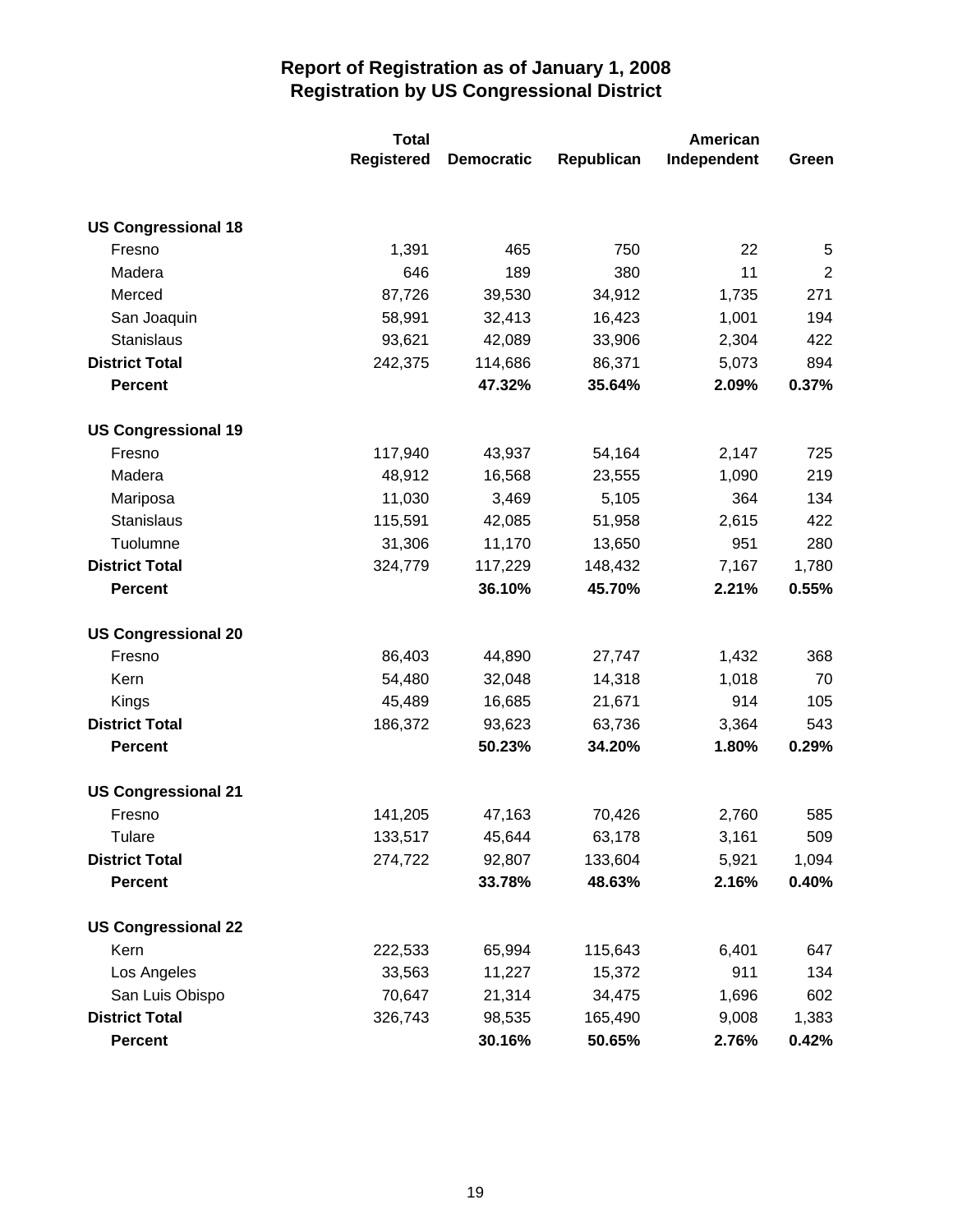|                            | Libertarian    | Peace and<br>Freedom | Other          | <b>Decline to</b><br><b>State</b> |
|----------------------------|----------------|----------------------|----------------|-----------------------------------|
| <b>US Congressional 18</b> |                |                      |                |                                   |
| Fresno                     | 5              | $\overline{2}$       | $\overline{7}$ | 135                               |
| Madera                     | $\overline{2}$ | 0                    | 4              | 58                                |
| Merced                     | 233            | 186                  | 166            | 10,693                            |
| San Joaquin                | 137            | 305                  | 363            | 8,155                             |
| Stanislaus                 | 410            | 518                  | 885            | 13,087                            |
| <b>District Total</b>      | 787            | 1,011                | 1,425          | 32,128                            |
| <b>Percent</b>             | 0.32%          | 0.42%                | 0.59%          | 13.26%                            |
| <b>US Congressional 19</b> |                |                      |                |                                   |
| Fresno                     | 469            | 208                  | 1,249          | 15,041                            |
| Madera                     | 209            | 94                   | 240            | 6,937                             |
| Mariposa                   | 72             | 23                   | 113            | 1,750                             |
| Stanislaus                 | 443            | 359                  | 1,057          | 16,652                            |
| Tuolumne                   | 205            | 73                   | 129            | 4,848                             |
| <b>District Total</b>      | 1,398          | 757                  | 2,788          | 45,228                            |
| <b>Percent</b>             | 0.43%          | 0.23%                | 0.86%          | 13.93%                            |
| <b>US Congressional 20</b> |                |                      |                |                                   |
| Fresno                     | 279            | 283                  | 816            | 10,588                            |
| Kern                       | 149            | 200                  | 139            | 6,538                             |
| Kings                      | 149            | 36                   | 380            | 5,549                             |
| <b>District Total</b>      | 577            | 519                  | 1,335          | 22,675                            |
| <b>Percent</b>             | 0.31%          | 0.28%                | 0.72%          | 12.17%                            |
| <b>US Congressional 21</b> |                |                      |                |                                   |
| Fresno                     | 510            | 253                  | 1,446          | 18,062                            |
| Tulare                     | 488            | 333                  | 335            | 19,869                            |
| <b>District Total</b>      | 998            | 586                  | 1,781          | 37,931                            |
| <b>Percent</b>             | 0.36%          | 0.21%                | 0.65%          | 13.81%                            |
| <b>US Congressional 22</b> |                |                      |                |                                   |
| Kern                       | 1,138          | 383                  | 426            | 31,901                            |
| Los Angeles                | 166            | 92                   | 229            | 5,432                             |
| San Luis Obispo            | 416            | 128                  | 795            | 11,221                            |
| <b>District Total</b>      | 1,720          | 603                  | 1,450          | 48,554                            |
| <b>Percent</b>             | 0.53%          | 0.18%                | 0.44%          | 14.86%                            |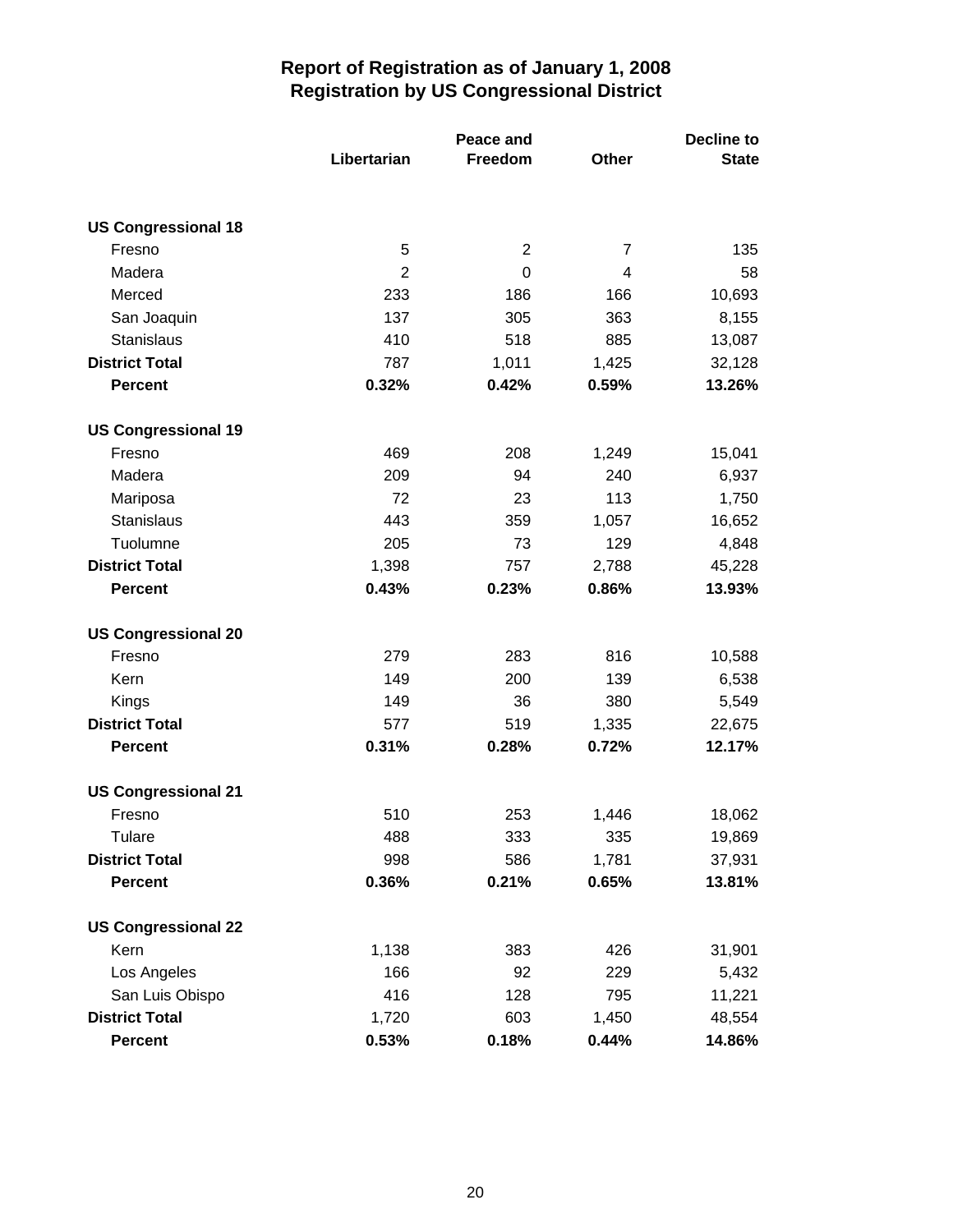|                            | <b>Total</b>      | American          |            |             |       |
|----------------------------|-------------------|-------------------|------------|-------------|-------|
|                            | <b>Registered</b> | <b>Democratic</b> | Republican | Independent | Green |
| <b>US Congressional 23</b> |                   |                   |            |             |       |
| San Luis Obispo            | 73,725            | 29,536            | 26,107     | 1,825       | 1,171 |
| Santa Barbara              | 127,922           | 56,903            | 38,191     | 2,501       | 1,870 |
| Ventura                    | 82,411            | 41,579            | 21,341     | 1,580       | 585   |
| <b>District Total</b>      | 284,058           | 128,018           | 85,639     | 5,906       | 3,626 |
| <b>Percent</b>             |                   | 45.07%            | 30.15%     | 2.08%       | 1.28% |
| <b>US Congressional 24</b> |                   |                   |            |             |       |
| Santa Barbara              | 50,794            | 15,795            | 24,206     | 1,301       | 257   |
| Ventura                    | 296,090           | 103,536           | 126,090    | 6,289       | 2,207 |
| <b>District Total</b>      | 346,884           | 119,331           | 150,296    | 7,590       | 2,464 |
| <b>Percent</b>             |                   | 34.40%            | 43.33%     | 2.19%       | 0.71% |
| <b>US Congressional 25</b> |                   |                   |            |             |       |
| Inyo                       | 9,795             | 3,172             | 4,447      | 290         | 96    |
| Los Angeles                | 233,397           | 81,035            | 101,180    | 5,661       | 909   |
| Mono                       | 6,610             | 2,074             | 2,509      | 199         | 110   |
| San Bernardino             | 66,446            | 24,868            | 25,728     | 2,346       | 183   |
| <b>District Total</b>      | 316,248           | 111,149           | 133,864    | 8,496       | 1,298 |
| <b>Percent</b>             |                   | 35.15%            | 42.33%     | 2.69%       | 0.41% |
| <b>US Congressional 26</b> |                   |                   |            |             |       |
| Los Angeles                | 213,907           | 70,869            | 91,613     | 3,486       | 1,288 |
| San Bernardino             | 124,640           | 43,116            | 55,694     | 2,868       | 616   |
| <b>District Total</b>      | 338,547           | 113,985           | 147,307    | 6,354       | 1,904 |
| <b>Percent</b>             |                   | 33.67%            | 43.51%     | 1.88%       | 0.56% |
| <b>US Congressional 27</b> |                   |                   |            |             |       |
| Los Angeles                | 276,870           | 130,775           | 78,446     | 5,197       | 1,872 |
| <b>District Total</b>      | 276,870           | 130,775           | 78,446     | 5,197       | 1,872 |
| <b>Percent</b>             |                   | 47.23%            | 28.33%     | 1.88%       | 0.68% |
| <b>US Congressional 28</b> |                   |                   |            |             |       |
| Los Angeles                | 225,573           | 124,640           | 43,918     | 4,168       | 1,548 |
| <b>District Total</b>      | 225,573           | 124,640           | 43,918     | 4,168       | 1,548 |
| <b>Percent</b>             |                   | 55.25%            | 19.47%     | 1.85%       | 0.69% |
| <b>US Congressional 29</b> |                   |                   |            |             |       |
| Los Angeles                | 288,182           | 125,015           | 85,109     | 4,703       | 2,055 |
| <b>District Total</b>      | 288,182           | 125,015           | 85,109     | 4,703       | 2,055 |
| <b>Percent</b>             |                   | 43.38%            | 29.53%     | 1.63%       | 0.71% |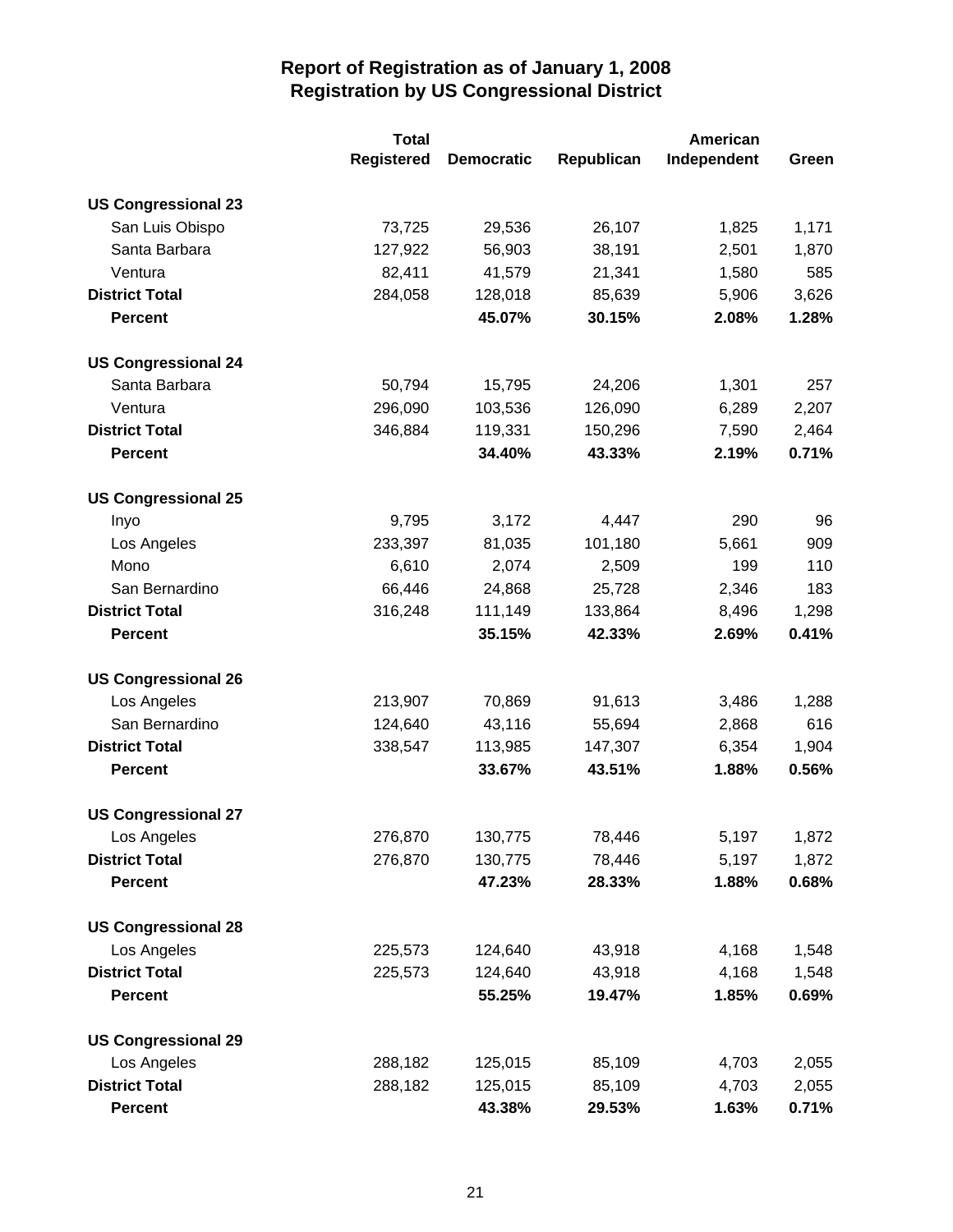|                            | Libertarian | Peace and<br>Freedom | <b>Other</b> | <b>Decline to</b><br><b>State</b> |
|----------------------------|-------------|----------------------|--------------|-----------------------------------|
| <b>US Congressional 23</b> |             |                      |              |                                   |
| San Luis Obispo            | 538         | 149                  | 931          | 13,468                            |
| Santa Barbara              | 819         | 291                  | 1,432        | 25,915                            |
| Ventura                    | 369         | 323                  | 821          | 15,813                            |
| <b>District Total</b>      | 1,726       | 763                  | 3,184        | 55,196                            |
| <b>Percent</b>             | 0.61%       | 0.27%                | 1.12%        | 19.43%                            |
| <b>US Congressional 24</b> |             |                      |              |                                   |
| Santa Barbara              | 243         | 92                   | 515          | 8,385                             |
| Ventura                    | 1,672       | 539                  | 3,030        | 52,727                            |
| <b>District Total</b>      | 1,915       | 631                  | 3,545        | 61,112                            |
| <b>Percent</b>             | 0.55%       | 0.18%                | 1.02%        | 17.62%                            |
| <b>US Congressional 25</b> |             |                      |              |                                   |
| Inyo                       | 66          | 23                   | 58           | 1,643                             |
| Los Angeles                | 1,181       | 550                  | 1,926        | 40,955                            |
| Mono                       | 69          | 23                   | 4            | 1,622                             |
| San Bernardino             | 356         | 204                  | 394          | 12,367                            |
| <b>District Total</b>      | 1,672       | 800                  | 2,382        | 56,587                            |
| <b>Percent</b>             | 0.53%       | 0.25%                | 0.75%        | 17.89%                            |
| <b>US Congressional 26</b> |             |                      |              |                                   |
| Los Angeles                | 1,000       | 697                  | 1,456        | 43,498                            |
| San Bernardino             | 578         | 334                  | 592          | 20,842                            |
| <b>District Total</b>      | 1,578       | 1,031                | 2,048        | 64,340                            |
| <b>Percent</b>             | 0.47%       | 0.30%                | 0.60%        | 19.00%                            |
| <b>US Congressional 27</b> |             |                      |              |                                   |
| Los Angeles                | 1,561       | 1,253                | 2,434        | 55,332                            |
| <b>District Total</b>      | 1,561       | 1,253                | 2,434        | 55,332                            |
| <b>Percent</b>             | 0.56%       | 0.45%                | 0.88%        | 19.98%                            |
| <b>US Congressional 28</b> |             |                      |              |                                   |
| Los Angeles                | 1,223       | 1,178                | 1,919        | 46,979                            |
| <b>District Total</b>      | 1,223       | 1,178                | 1,919        | 46,979                            |
| <b>Percent</b>             | 0.54%       | 0.52%                | 0.85%        | 20.83%                            |
| <b>US Congressional 29</b> |             |                      |              |                                   |
| Los Angeles                | 1,361       | 1,455                | 2,207        | 66,277                            |
| <b>District Total</b>      | 1,361       | 1,455                | 2,207        | 66,277                            |
| <b>Percent</b>             | 0.47%       | 0.50%                | 0.77%        | 23.00%                            |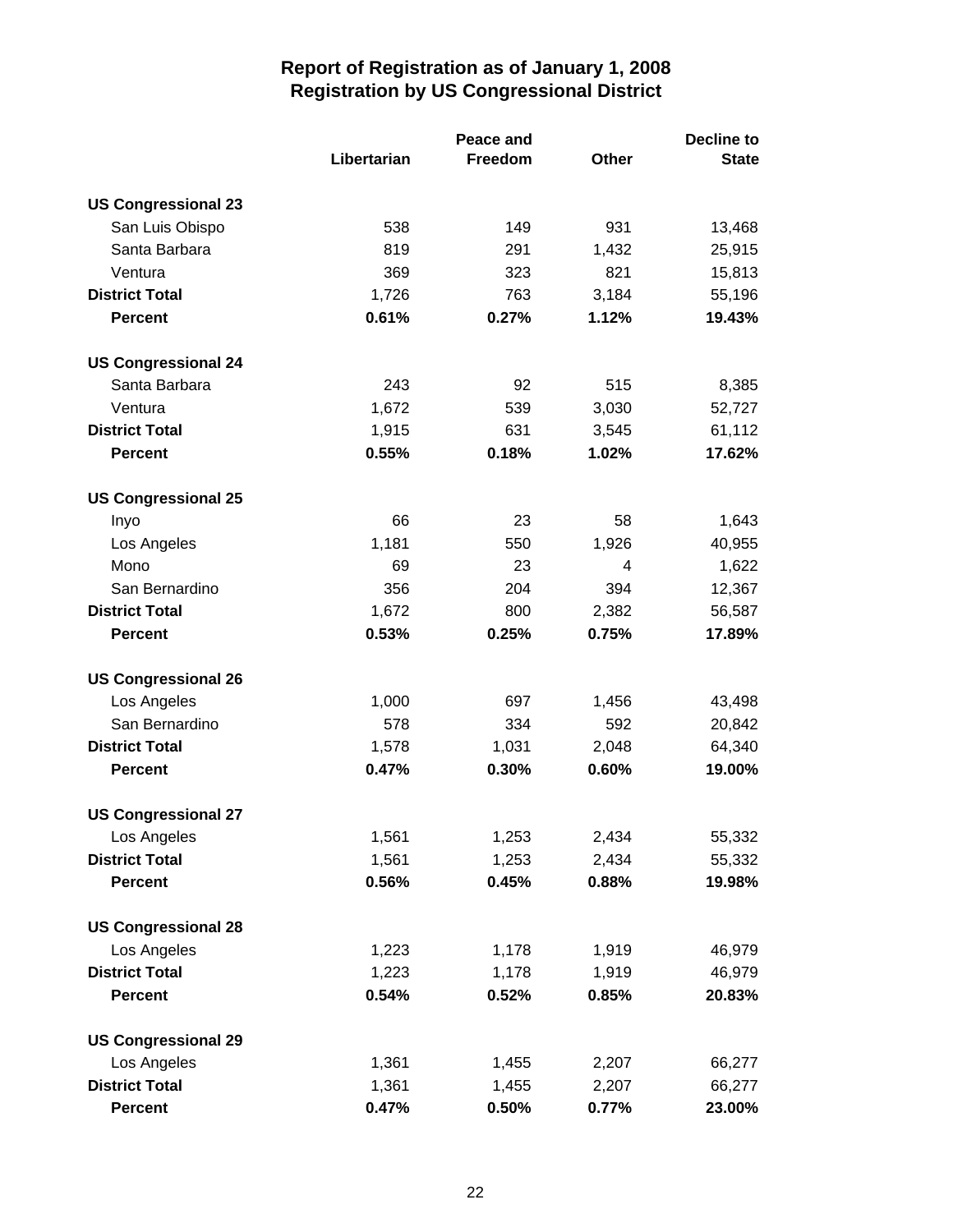|                            | <b>Total</b>      | American          |            |             |       |
|----------------------------|-------------------|-------------------|------------|-------------|-------|
|                            | <b>Registered</b> | <b>Democratic</b> | Republican | Independent | Green |
| <b>US Congressional 30</b> |                   |                   |            |             |       |
| Los Angeles                | 388,012           | 193,949           | 95,078     | 6,192       | 3,394 |
| <b>District Total</b>      | 388,012           | 193,949           | 95,078     | 6,192       | 3,394 |
| <b>Percent</b>             |                   | 49.99%            | 24.50%     | 1.60%       | 0.87% |
| <b>US Congressional 31</b> |                   |                   |            |             |       |
| Los Angeles                | 172,748           | 99,673            | 26,761     | 2,698       | 1,894 |
| <b>District Total</b>      | 172,748           | 99,673            | 26,761     | 2,698       | 1,894 |
| <b>Percent</b>             |                   | 57.70%            | 15.49%     | 1.56%       | 1.10% |
| <b>US Congressional 32</b> |                   |                   |            |             |       |
| Los Angeles                | 221,799           | 111,935           | 54,853     | 3,878       | 891   |
| <b>District Total</b>      | 221,799           | 111,935           | 54,853     | 3,878       | 891   |
| <b>Percent</b>             |                   | 50.47%            | 24.73%     | 1.75%       | 0.40% |
| <b>US Congressional 33</b> |                   |                   |            |             |       |
| Los Angeles                | 275,465           | 177,076           | 32,461     | 4,216       | 2,244 |
| <b>District Total</b>      | 275,465           | 177,076           | 32,461     | 4,216       | 2,244 |
| <b>Percent</b>             |                   | 64.28%            | 11.78%     | 1.53%       | 0.81% |
| <b>US Congressional 34</b> |                   |                   |            |             |       |
| Los Angeles                | 179,525           | 103,526           | 34,497     | 2,942       | 825   |
| <b>District Total</b>      | 179,525           | 103,526           | 34,497     | 2,942       | 825   |
| <b>Percent</b>             |                   | 57.67%            | 19.22%     | 1.64%       | 0.46% |
| <b>US Congressional 35</b> |                   |                   |            |             |       |
| Los Angeles                | 236,148           | 152,844           | 34,299     | 3,895       | 916   |
| <b>District Total</b>      | 236,148           | 152,844           | 34,299     | 3,895       | 916   |
| <b>Percent</b>             |                   | 64.72%            | 14.52%     | 1.65%       | 0.39% |
| <b>US Congressional 36</b> |                   |                   |            |             |       |
| Los Angeles                | 314,704           | 137,844           | 95,782     | 5,637       | 2,610 |
| <b>District Total</b>      | 314,704           | 137,844           | 95,782     | 5,637       | 2,610 |
| <b>Percent</b>             |                   | 43.80%            | 30.44%     | 1.79%       | 0.83% |
| <b>US Congressional 37</b> |                   |                   |            |             |       |
| Los Angeles                | 252,895           | 147,162           | 46,997     | 4,693       | 1,581 |
| <b>District Total</b>      | 252,895           | 147,162           | 46,997     | 4,693       | 1,581 |
| <b>Percent</b>             |                   | 58.19%            | 18.58%     | 1.86%       | 0.63% |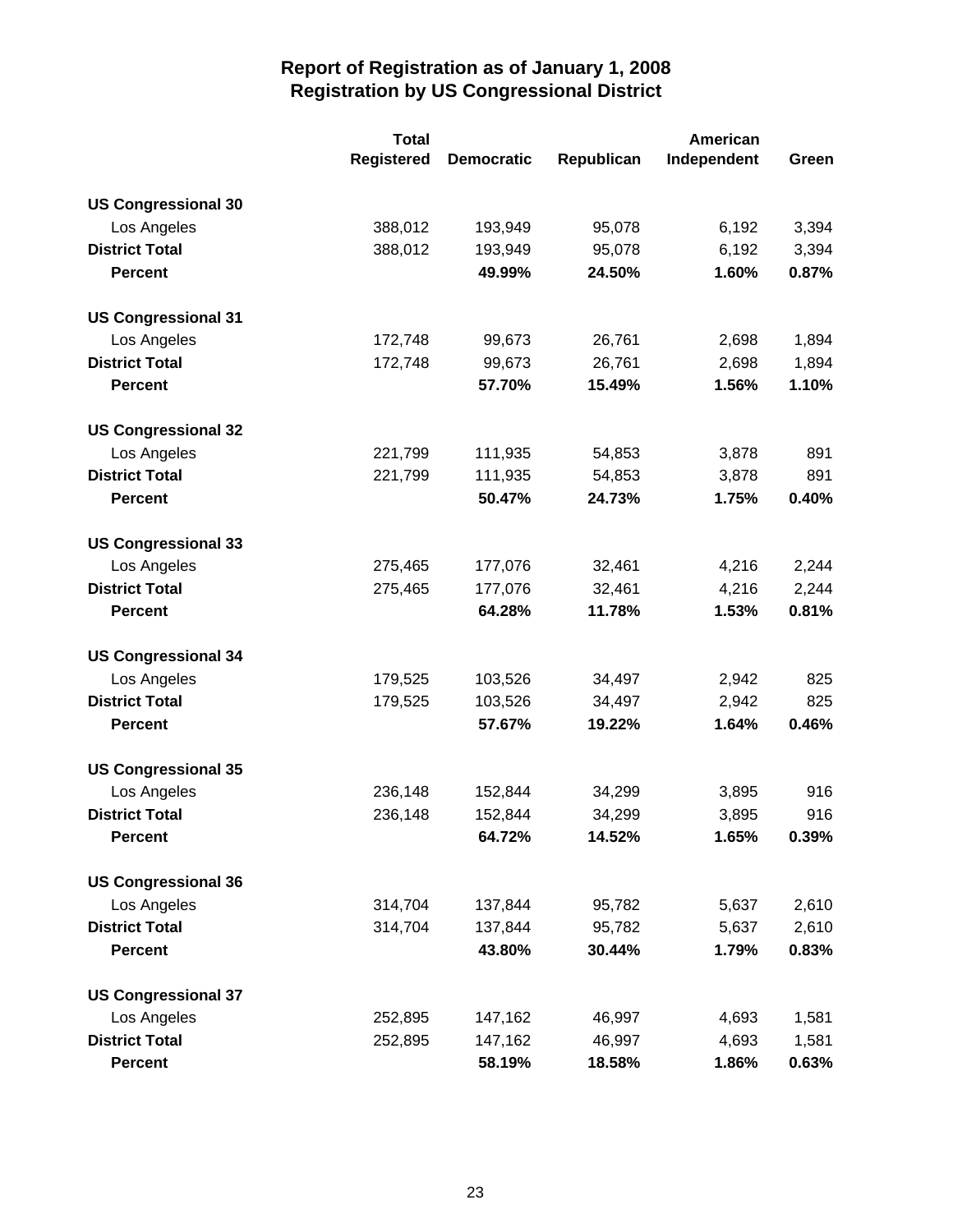|                            |             | Peace and |       | <b>Decline to</b> |  |
|----------------------------|-------------|-----------|-------|-------------------|--|
|                            | Libertarian | Freedom   | Other | <b>State</b>      |  |
| <b>US Congressional 30</b> |             |           |       |                   |  |
| Los Angeles                | 2,125       | 1,071     | 3,520 | 82,683            |  |
| <b>District Total</b>      | 2,125       | 1,071     | 3,520 | 82,683            |  |
| <b>Percent</b>             | 0.55%       | 0.28%     | 0.91% | 21.31%            |  |
| <b>US Congressional 31</b> |             |           |       |                   |  |
| Los Angeles                | 769         | 1,625     | 1,369 | 37,959            |  |
| <b>District Total</b>      | 769         | 1,625     | 1,369 | 37,959            |  |
| <b>Percent</b>             | 0.45%       | 0.94%     | 0.79% | 21.97%            |  |
| <b>US Congressional 32</b> |             |           |       |                   |  |
| Los Angeles                | 831         | 1,882     | 1,320 | 46,209            |  |
| <b>District Total</b>      | 831         | 1,882     | 1,320 | 46,209            |  |
| <b>Percent</b>             | 0.37%       | 0.85%     | 0.60% | 20.83%            |  |
| <b>US Congressional 33</b> |             |           |       |                   |  |
| Los Angeles                | 1,224       | 1,584     | 2,620 | 54,040            |  |
| <b>District Total</b>      | 1,224       | 1,584     | 2,620 | 54,040            |  |
| <b>Percent</b>             | 0.44%       | 0.58%     | 0.95% | 19.62%            |  |
| <b>US Congressional 34</b> |             |           |       |                   |  |
| Los Angeles                | 716         | 2,277     | 1,059 | 33,683            |  |
| <b>District Total</b>      | 716         | 2,277     | 1,059 | 33,683            |  |
| <b>Percent</b>             | 0.40%       | 1.27%     | 0.59% | 18.76%            |  |
| <b>US Congressional 35</b> |             |           |       |                   |  |
| Los Angeles                | 735         | 1,680     | 2,491 | 39,288            |  |
| <b>District Total</b>      | 735         | 1,680     | 2,491 | 39,288            |  |
| <b>Percent</b>             | 0.31%       | 0.71%     | 1.05% | 16.64%            |  |
| <b>US Congressional 36</b> |             |           |       |                   |  |
| Los Angeles                | 1,921       | 1,392     | 2,822 | 66,696            |  |
| <b>District Total</b>      | 1,921       | 1,392     | 2,822 | 66,696            |  |
| <b>Percent</b>             | 0.61%       | 0.44%     | 0.90% | 21.19%            |  |
| <b>US Congressional 37</b> |             |           |       |                   |  |
| Los Angeles                | 1,099       | 1,961     | 2,219 | 47,183            |  |
| <b>District Total</b>      | 1,099       | 1,961     | 2,219 | 47,183            |  |
| <b>Percent</b>             | 0.43%       | 0.78%     | 0.88% | 18.66%            |  |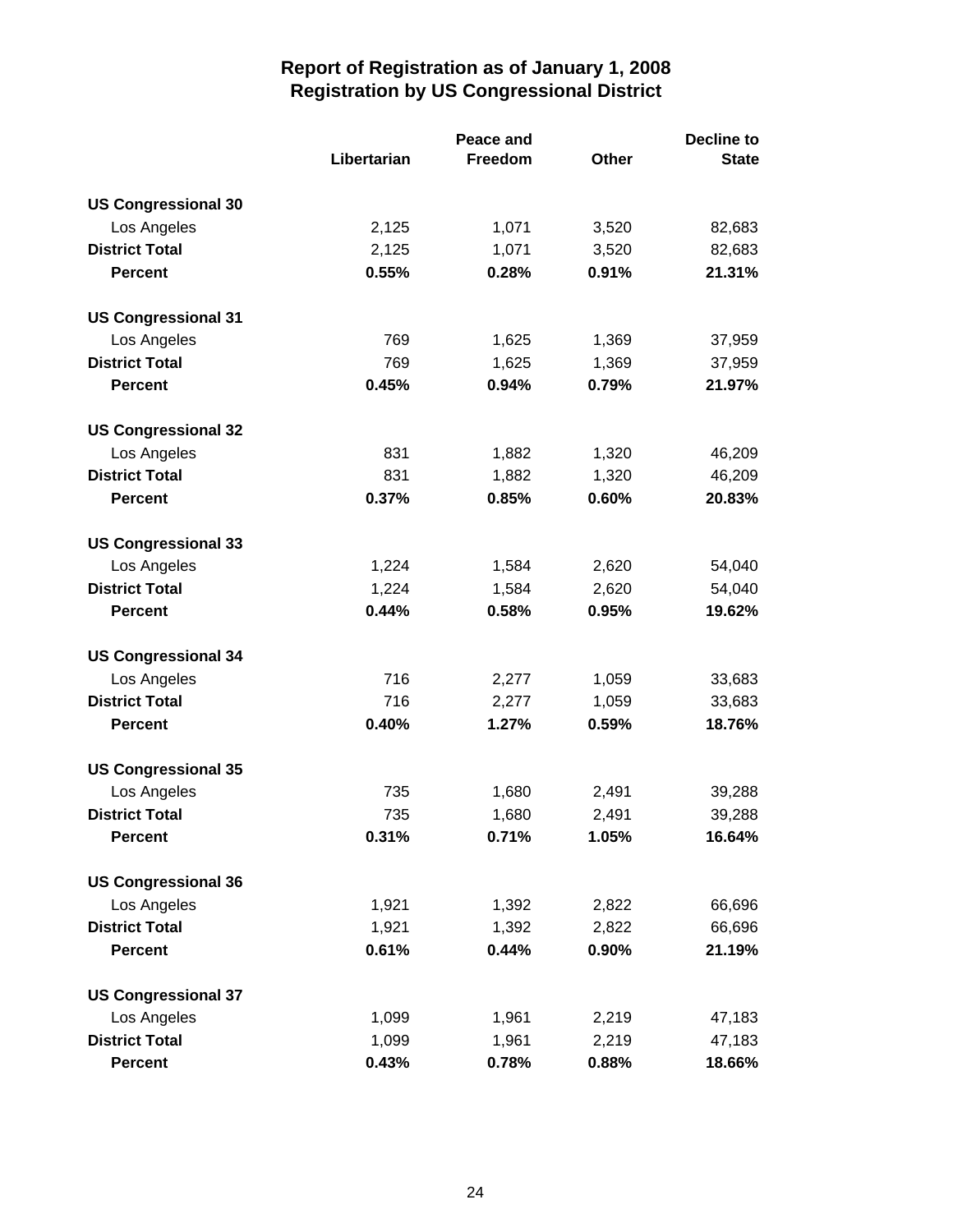|                            | <b>Total</b>      | <b>American</b>   |            |             |       |
|----------------------------|-------------------|-------------------|------------|-------------|-------|
|                            | <b>Registered</b> | <b>Democratic</b> | Republican | Independent | Green |
| <b>US Congressional 38</b> |                   |                   |            |             |       |
| Los Angeles                | 227,622           | 126,533           | 50,970     | 3,608       | 845   |
| <b>District Total</b>      | 227,622           | 126,533           | 50,970     | 3,608       | 845   |
| <b>Percent</b>             |                   | 55.59%            | 22.39%     | 1.59%       | 0.37% |
| <b>US Congressional 39</b> |                   |                   |            |             |       |
| Los Angeles                | 241,320           | 121,801           | 67,080     | 4,052       | 906   |
| <b>District Total</b>      | 241,320           | 121,801           | 67,080     | 4,052       | 906   |
| <b>Percent</b>             |                   | 50.47%            | 27.80%     | 1.68%       | 0.38% |
| <b>US Congressional 40</b> |                   |                   |            |             |       |
| Orange                     | 328,598           | 106,222           | 149,785    | 6,833       | 1,645 |
| <b>District Total</b>      | 328,598           | 106,222           | 149,785    | 6,833       | 1,645 |
| <b>Percent</b>             |                   | 32.33%            | 45.58%     | 2.08%       | 0.50% |
| <b>US Congressional 41</b> |                   |                   |            |             |       |
| Riverside                  | 59,939            | 20,507            | 27,486     | 1,714       | 204   |
| San Bernardino             | 261,811           | 83,760            | 122,464    | 8,103       | 1,221 |
| <b>District Total</b>      | 321,750           | 104,267           | 149,950    | 9,817       | 1,425 |
| <b>Percent</b>             |                   | 32.41%            | 46.60%     | 3.05%       | 0.44% |
| <b>US Congressional 42</b> |                   |                   |            |             |       |
| Los Angeles                | 63,446            | 21,466            | 24,834     | 1,047       | 252   |
| Orange                     | 224,965           | 58,795            | 118,898    | 4,718       | 903   |
| San Bernardino             | 61,581            | 21,244            | 27,253     | 1,252       | 200   |
| <b>District Total</b>      | 349,992           | 101,505           | 170,985    | 7,017       | 1,355 |
| <b>Percent</b>             |                   | 29.00%            | 48.85%     | 2.00%       | 0.39% |
| <b>US Congressional 43</b> |                   |                   |            |             |       |
| San Bernardino             | 209,204           | 98,872            | 68,405     | 4,680       | 679   |
| <b>District Total</b>      | 209,204           | 98,872            | 68,405     | 4,680       | 679   |
| <b>Percent</b>             |                   | 47.26%            | 32.70%     | 2.24%       | 0.32% |
| <b>US Congressional 44</b> |                   |                   |            |             |       |
| Orange                     | 74,172            | 16,168            | 41,031     | 1,783       | 403   |
| Riverside                  | 232,857           | 82,440            | 99,108     | 5,897       | 1,017 |
| <b>District Total</b>      | 307,029           | 98,608            | 140,139    | 7,680       | 1,420 |
| <b>Percent</b>             |                   | 32.12%            | 45.64%     | 2.50%       | 0.46% |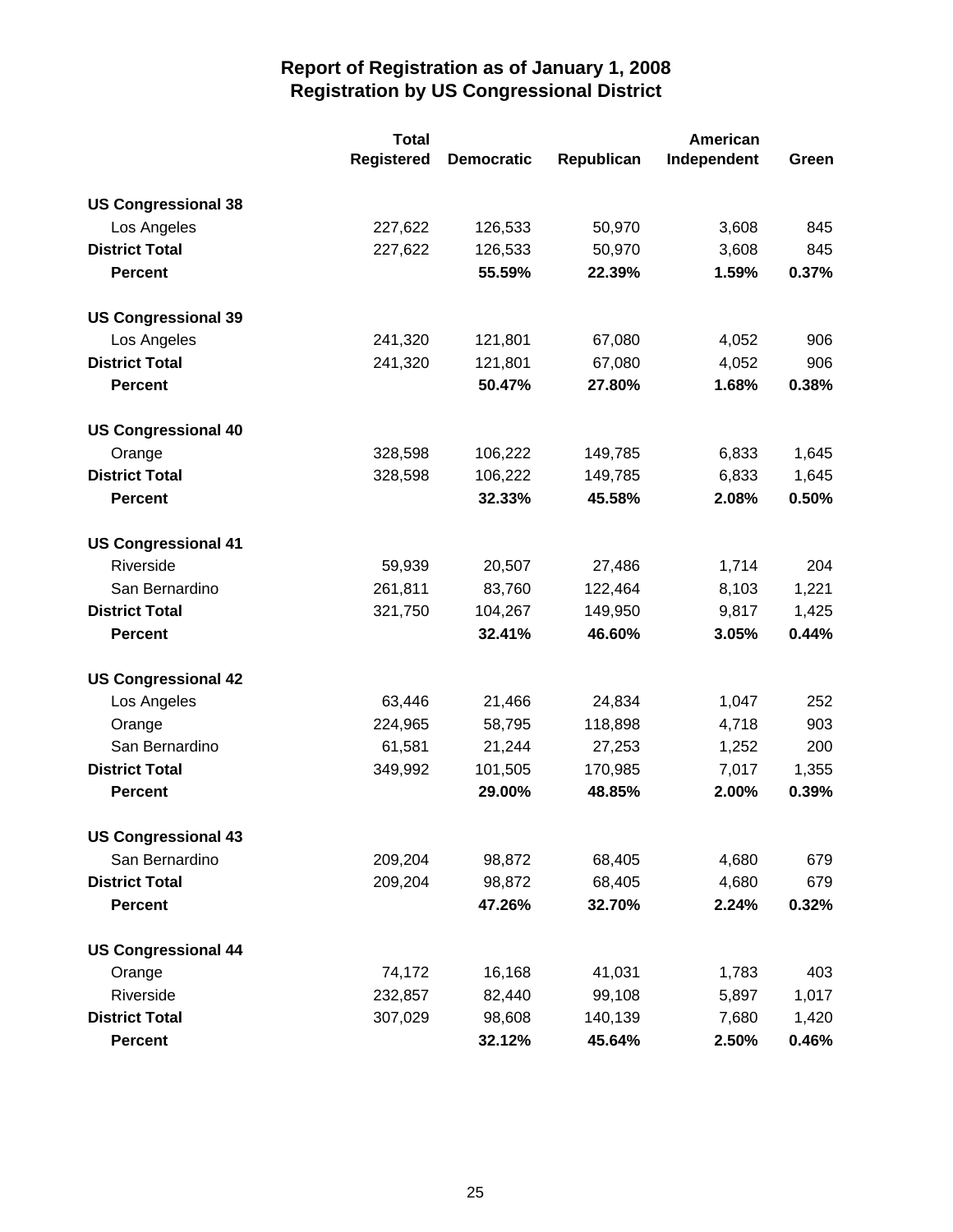|                            | Peace and   |         |       | <b>Decline to</b> |  |
|----------------------------|-------------|---------|-------|-------------------|--|
|                            | Libertarian | Freedom | Other | <b>State</b>      |  |
| <b>US Congressional 38</b> |             |         |       |                   |  |
| Los Angeles                | 732         | 2,220   | 1,297 | 41,417            |  |
| <b>District Total</b>      | 732         | 2,220   | 1,297 | 41,417            |  |
| <b>Percent</b>             | 0.32%       | 0.98%   | 0.57% | 18.20%            |  |
| <b>US Congressional 39</b> |             |         |       |                   |  |
| Los Angeles                | 941         | 1,882   | 1,591 | 43,067            |  |
| <b>District Total</b>      | 941         | 1,882   | 1,591 | 43,067            |  |
| <b>Percent</b>             | 0.39%       | 0.78%   | 0.66% | 17.85%            |  |
| <b>US Congressional 40</b> |             |         |       |                   |  |
| Orange                     | 2,223       | 1,108   | 1,638 | 59,144            |  |
| <b>District Total</b>      | 2,223       | 1,108   | 1,638 | 59,144            |  |
| <b>Percent</b>             | 0.68%       | 0.34%   | 0.50% | 18.00%            |  |
| <b>US Congressional 41</b> |             |         |       |                   |  |
| Riverside                  | 292         | 127     | 409   | 9,200             |  |
| San Bernardino             | 1,520       | 730     | 1,585 | 42,428            |  |
| <b>District Total</b>      | 1,812       | 857     | 1,994 | 51,628            |  |
| <b>Percent</b>             | 0.56%       | 0.27%   | 0.62% | 16.05%            |  |
| <b>US Congressional 42</b> |             |         |       |                   |  |
| Los Angeles                | 230         | 240     | 390   | 14,987            |  |
| Orange                     | 1,240       | 450     | 904   | 39,057            |  |
| San Bernardino             | 266         | 156     | 344   | 10,866            |  |
| <b>District Total</b>      | 1,736       | 846     | 1,638 | 64,910            |  |
| <b>Percent</b>             | 0.50%       | 0.24%   | 0.47% | 18.55%            |  |
| <b>US Congressional 43</b> |             |         |       |                   |  |
| San Bernardino             | 762         | 1,044   | 1,102 | 33,660            |  |
| <b>District Total</b>      | 762         | 1,044   | 1,102 | 33,660            |  |
| <b>Percent</b>             | 0.36%       | 0.50%   | 0.53% | 16.09%            |  |
| <b>US Congressional 44</b> |             |         |       |                   |  |
| Orange                     | 539         | 121     | 335   | 13,792            |  |
| Riverside                  | 1,287       | 895     | 1,683 | 40,530            |  |
| <b>District Total</b>      | 1,826       | 1,016   | 2,018 | 54,322            |  |
| <b>Percent</b>             | 0.59%       | 0.33%   | 0.66% | 17.69%            |  |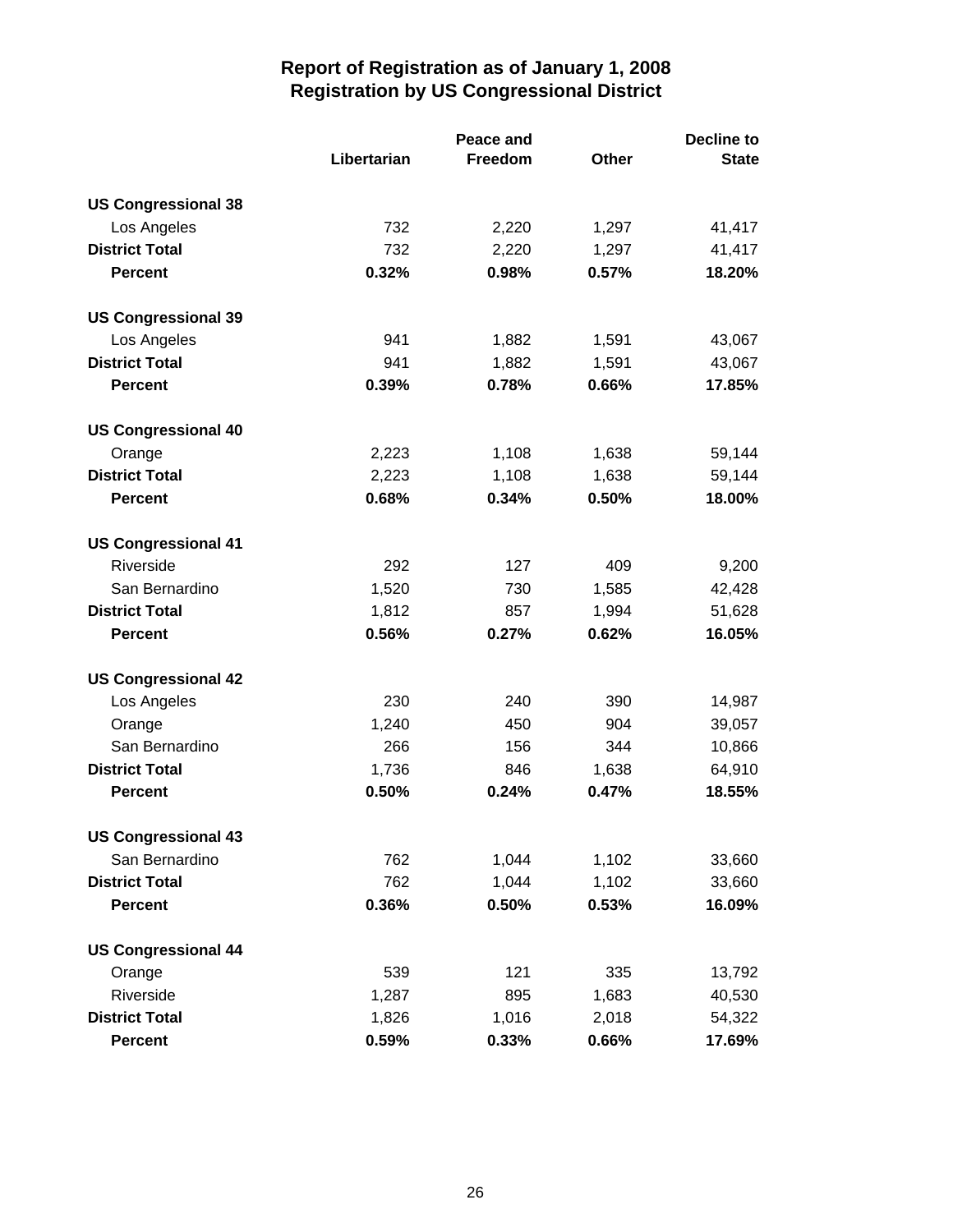|                            | <b>Total</b>      |                   | American   |             |       |
|----------------------------|-------------------|-------------------|------------|-------------|-------|
|                            | <b>Registered</b> | <b>Democratic</b> | Republican | Independent | Green |
| <b>US Congressional 45</b> |                   |                   |            |             |       |
| Riverside                  | 308,344           | 111,094           | 137,021    | 7,115       | 918   |
| <b>District Total</b>      | 308,344           | 111,094           | 137,021    | 7,115       | 918   |
| <b>Percent</b>             |                   | 36.03%            | 44.44%     | 2.31%       | 0.30% |
| <b>US Congressional 46</b> |                   |                   |            |             |       |
| Los Angeles                | 106,781           | 37,630            | 46,842     | 1,778       | 732   |
| Orange                     | 284,818           | 82,813            | 132,755    | 6,405       | 1,954 |
| <b>District Total</b>      | 391,599           | 120,443           | 179,597    | 8,183       | 2,686 |
| <b>Percent</b>             |                   | 30.76%            | 45.86%     | 2.09%       | 0.69% |
| <b>US Congressional 47</b> |                   |                   |            |             |       |
| Orange                     | 203,456           | 86,769            | 72,746     | 3,564       | 802   |
| <b>District Total</b>      | 203,456           | 86,769            | 72,746     | 3,564       | 802   |
| <b>Percent</b>             |                   | 42.65%            | 35.76%     | 1.75%       | 0.39% |
| <b>US Congressional 48</b> |                   |                   |            |             |       |
| Orange                     | 416,575           | 114,990           | 199,623    | 8,723       | 2,432 |
| <b>District Total</b>      | 416,575           | 114,990           | 199,623    | 8,723       | 2,432 |
| <b>Percent</b>             |                   | 27.60%            | 47.92%     | 2.09%       | 0.58% |
| <b>US Congressional 49</b> |                   |                   |            |             |       |
| Riverside                  | 118,502           | 35,746            | 55,704     | 3,067       | 406   |
| San Diego                  | 159,953           | 44,671            | 74,864     | 4,554       | 842   |
| <b>District Total</b>      | 278,455           | 80,417            | 130,568    | 7,621       | 1,248 |
| <b>Percent</b>             |                   | 28.88%            | 46.89%     | 2.74%       | 0.45% |
| <b>US Congressional 50</b> |                   |                   |            |             |       |
| San Diego                  | 344,224           | 102,959           | 148,240    | 8,081       | 2,120 |
| <b>District Total</b>      | 344,224           | 102,959           | 148,240    | 8,081       | 2,120 |
| <b>Percent</b>             |                   | 29.91%            | 43.06%     | 2.35%       | 0.62% |
| <b>US Congressional 51</b> |                   |                   |            |             |       |
| Imperial                   | 52,358            | 28,547            | 13,561     | 984         | 114   |
| San Diego                  | 198,589           | 89,786            | 58,308     | 3,718       | 734   |
| <b>District Total</b>      | 250,947           | 118,333           | 71,869     | 4,702       | 848   |
| <b>Percent</b>             |                   | 47.15%            | 28.64%     | 1.87%       | 0.34% |
| <b>US Congressional 52</b> |                   |                   |            |             |       |
| San Diego                  | 317,931           | 95,854            | 143,671    | 8,121       | 1,558 |
| <b>District Total</b>      | 317,931           | 95,854            | 143,671    | 8,121       | 1,558 |
| <b>Percent</b>             |                   | 30.15%            | 45.19%     | 2.55%       | 0.49% |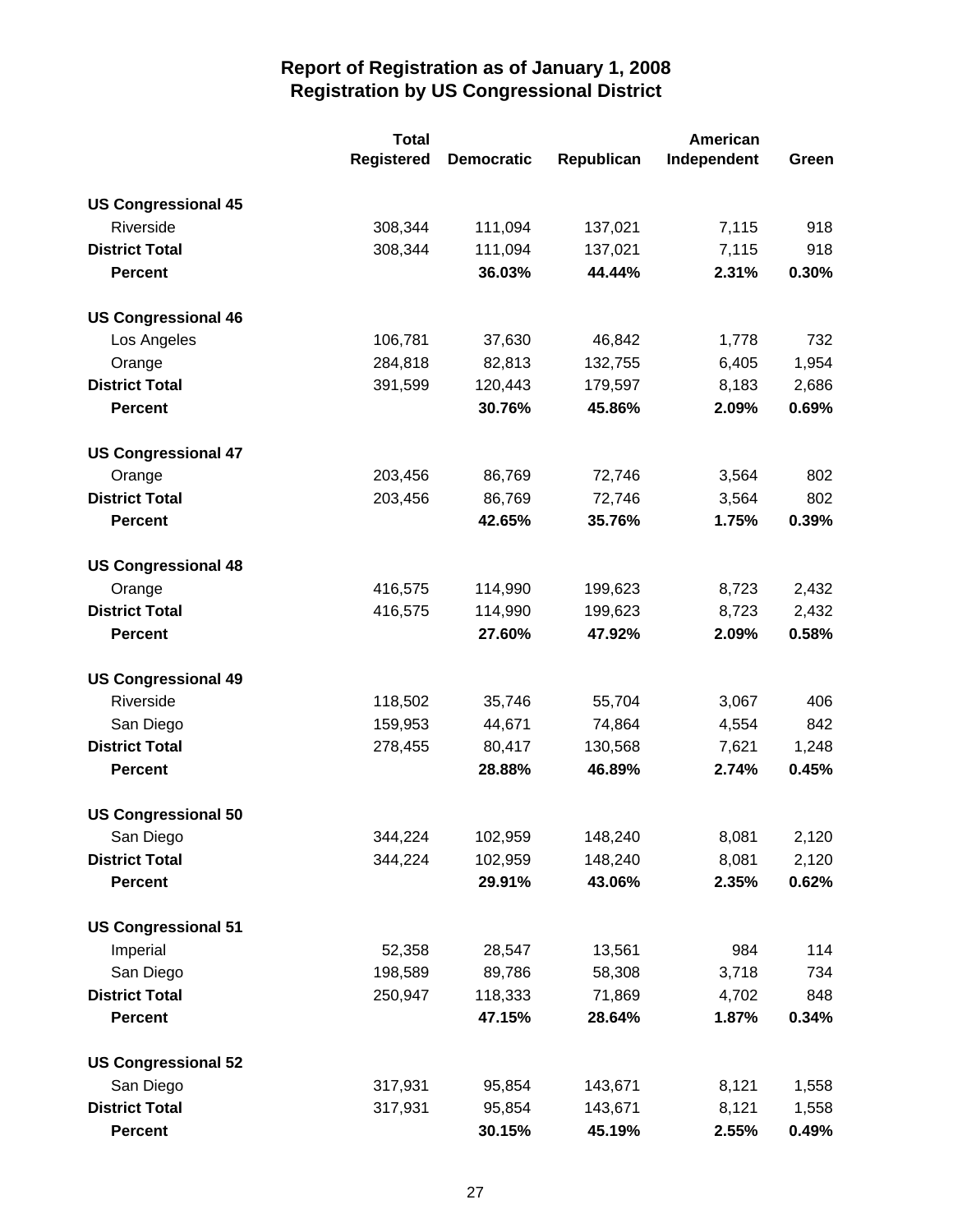|                            | <b>Peace and</b> |         |              | <b>Decline to</b> |  |
|----------------------------|------------------|---------|--------------|-------------------|--|
|                            | Libertarian      | Freedom | <b>Other</b> | <b>State</b>      |  |
| <b>US Congressional 45</b> |                  |         |              |                   |  |
| Riverside                  | 1,254            | 648     | 2,038        | 48,256            |  |
| <b>District Total</b>      | 1,254            | 648     | 2,038        | 48,256            |  |
| <b>Percent</b>             | 0.41%            | 0.21%   | 0.66%        | 15.65%            |  |
| <b>US Congressional 46</b> |                  |         |              |                   |  |
| Los Angeles                | 598              | 257     | 791          | 18,153            |  |
| Orange                     | 2,405            | 829     | 1,622        | 56,035            |  |
| <b>District Total</b>      | 3,003            | 1,086   | 2,413        | 74,188            |  |
| <b>Percent</b>             | 0.77%            | 0.28%   | 0.62%        | 18.94%            |  |
| <b>US Congressional 47</b> |                  |         |              |                   |  |
| Orange                     | 1,128            | 915     | 955          | 36,577            |  |
| <b>District Total</b>      | 1,128            | 915     | 955          | 36,577            |  |
| <b>Percent</b>             | 0.55%            | 0.45%   | 0.47%        | 17.98%            |  |
| <b>US Congressional 48</b> |                  |         |              |                   |  |
| Orange                     | 2,964            | 751     | 1,746        | 85,346            |  |
| <b>District Total</b>      | 2,964            | 751     | 1,746        | 85,346            |  |
| <b>Percent</b>             | 0.71%            | 0.18%   | 0.42%        | 20.49%            |  |
| <b>US Congressional 49</b> |                  |         |              |                   |  |
| Riverside                  | 617              | 303     | 931          | 21,728            |  |
| San Diego                  | 1,095            | 330     | 897          | 32,700            |  |
| <b>District Total</b>      | 1,712            | 633     | 1,828        | 54,428            |  |
| <b>Percent</b>             | 0.61%            | 0.23%   | 0.66%        | 19.55%            |  |
| <b>US Congressional 50</b> |                  |         |              |                   |  |
| San Diego                  | 2,127            | 582     | 2,071        | 78,044            |  |
| <b>District Total</b>      | 2,127            | 582     | 2,071        | 78,044            |  |
| <b>Percent</b>             | 0.62%            | 0.17%   | 0.60%        | 22.67%            |  |
| <b>US Congressional 51</b> |                  |         |              |                   |  |
| Imperial                   | 158              | 224     | 347          | 8,423             |  |
| San Diego                  | 791              | 639     | 1,606        | 43,007            |  |
| <b>District Total</b>      | 949              | 863     | 1,953        | 51,430            |  |
| <b>Percent</b>             | 0.38%            | 0.34%   | 0.78%        | 20.49%            |  |
| <b>US Congressional 52</b> |                  |         |              |                   |  |
| San Diego                  | 1,995            | 556     | 2,186        | 63,990            |  |
| <b>District Total</b>      | 1,995            | 556     | 2,186        | 63,990            |  |
| <b>Percent</b>             | 0.63%            | 0.17%   | 0.69%        | 20.13%            |  |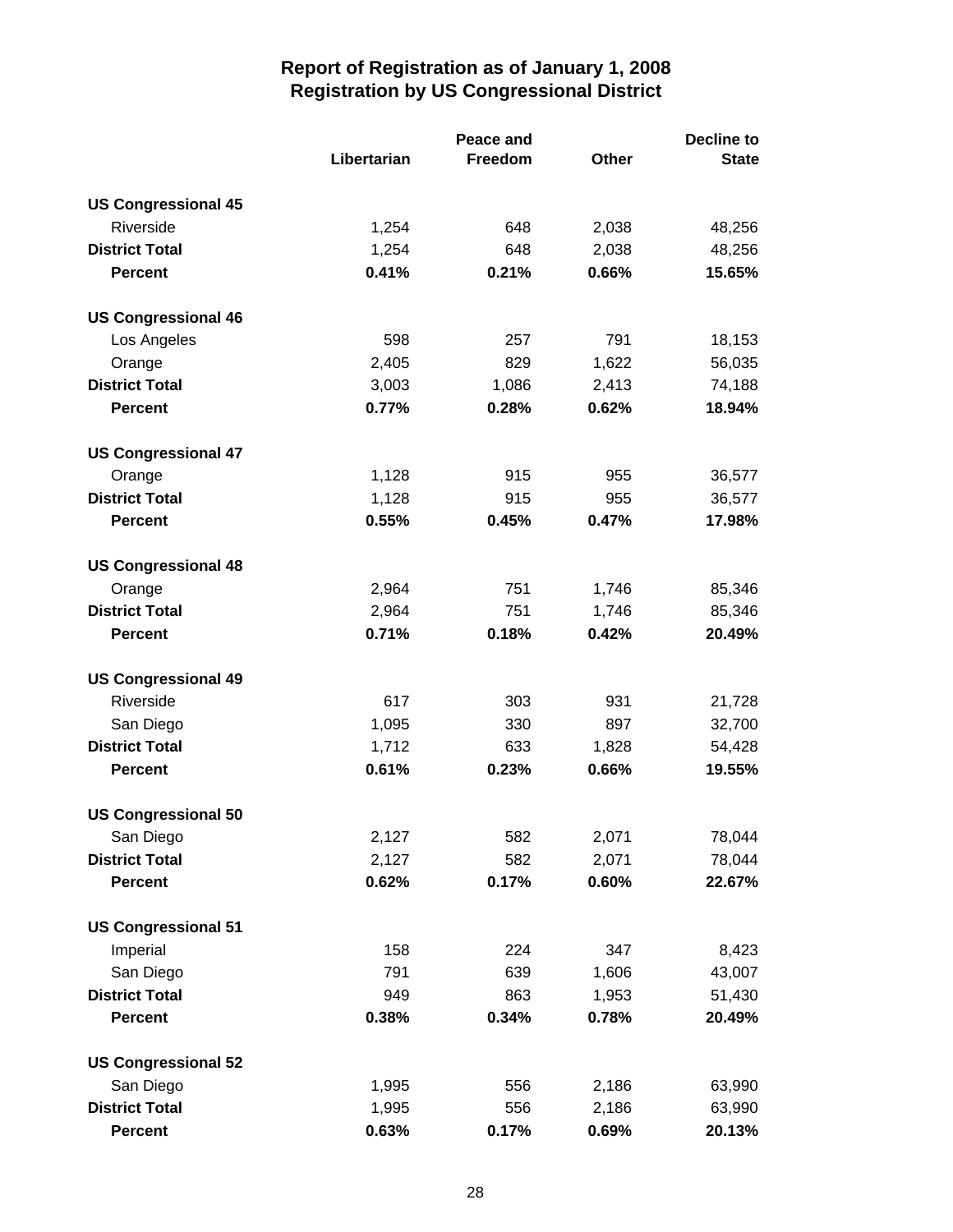|                            | Total             |                   | American   |             |         |  |
|----------------------------|-------------------|-------------------|------------|-------------|---------|--|
|                            | <b>Registered</b> | <b>Democratic</b> | Republican | Independent | Green   |  |
|                            |                   |                   |            |             |         |  |
| <b>US Congressional 53</b> |                   |                   |            |             |         |  |
| San Diego                  | 258,869           | 107,298           | 73,442     | 6,440       | 2,918   |  |
| <b>District Total</b>      | 258,869           | 107,298           | 73.442     | 6,440       | 2,918   |  |
| <b>Percent</b>             |                   | 41.45%            | 28.37%     | 2.49%       | 1.13%   |  |
| <b>State Total</b>         | 15,537,046        | 6,636,067         | 5,197,897  | 323,876     | 131,185 |  |
|                            |                   |                   |            |             |         |  |
| <b>Percent</b>             |                   | 42.71%            | 33.45%     | 2.08%       | 0.84%   |  |